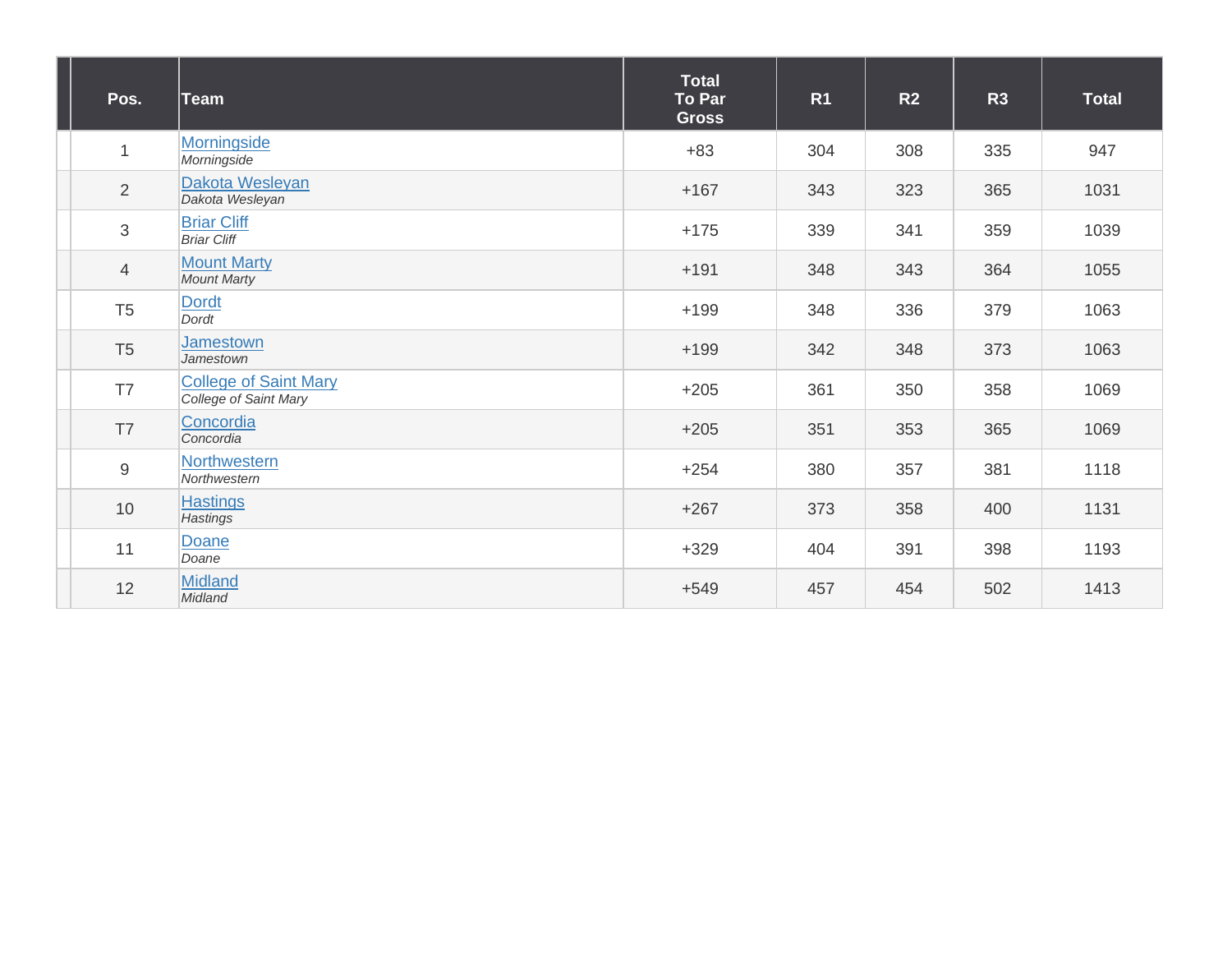| Pos.            | <b>Player</b>                                 | <b>Total</b><br>To Par<br><b>Gross</b> | R <sub>1</sub> | R <sub>2</sub> | R3 | <b>Total</b><br><b>Gross</b> |
|-----------------|-----------------------------------------------|----------------------------------------|----------------|----------------|----|------------------------------|
| $\mathbf{1}$    | Sofia Castelan<br>Morningside                 | $+12$                                  | 74             | 76             | 78 | 228                          |
| $\overline{2}$  | Laia Badosa<br>Morningside                    | $+17$                                  | 77             | 76             | 80 | 233                          |
| T <sub>3</sub>  | <b>Kendra Placke</b><br>Concordia             | $+22$                                  | 80             | 74             | 84 | 238                          |
| T <sub>3</sub>  | <b>Megan Hinker</b><br>Dakota Wesleyan        | $+22$                                  | 79             | 73             | 86 | 238                          |
| 5               | <b>Maria Zorrilla</b><br>Morningside          | $+23$                                  | 77             | 74             | 88 | 239                          |
| $\,6$           | <b>Maria Nava</b><br>Morningside              | $+31$                                  | 76             | 82             | 89 | 247                          |
| $\overline{7}$  | <b>Erin Moncur</b><br>Dakota Wesleyan         | $+38$                                  | 87             | 78             | 89 | 254                          |
| $\,8\,$         | <b>Helene Bergmo</b><br><b>Briar Cliff</b>    | $+40$                                  | 87             | 84             | 85 | 256                          |
| T <sub>9</sub>  | <b>Molly Diekmann</b><br><b>Briar Cliff</b>   | $+43$                                  | 86             | 83             | 90 | 259                          |
| T <sub>9</sub>  | <b>Kelsey Heath</b><br><b>Mount Marty</b>     | $+43$                                  | 83             | 85             | 91 | 259                          |
| T11             | Mackenzie Loseke<br>Hastings                  | $+44$                                  | 90             | 79             | 91 | 260                          |
| T11             | <b>Frankie Valencia</b><br><b>Briar Cliff</b> | $+44$                                  | 84             | 87             | 89 | 260                          |
| T <sub>11</sub> | Izzy Marchino<br>Jamestown                    | $+44$                                  | 82             | 88             | 90 | 260                          |
| T14             | <b>Tori Suto</b><br>College of Saint Mary     | $+47$                                  | 90             | 83             | 90 | 263                          |
| T <sub>14</sub> | <b>Tanna Lehfeldt</b><br><b>Mount Marty</b>   | $+47$                                  | 89             | 82             | 92 | 263                          |
| 16              | <b>Jayme Carlson</b><br>Jamestown             | $+48$                                  | 86             | 85             | 93 | 264                          |
| <b>T17</b>      | <b>Courtney Heath</b><br><b>Mount Marty</b>   | $+49$                                  | 86             | 88             | 91 | 265                          |
| <b>T17</b>      | <b>Kerri Kroeze</b><br>Dordt                  | $+49$                                  | 86             | 84             | 95 | 265                          |
| <b>T17</b>      | <b>Rachel Bostwick</b><br>Dordt               | $+49$                                  | 83             | 86             | 96 | 265                          |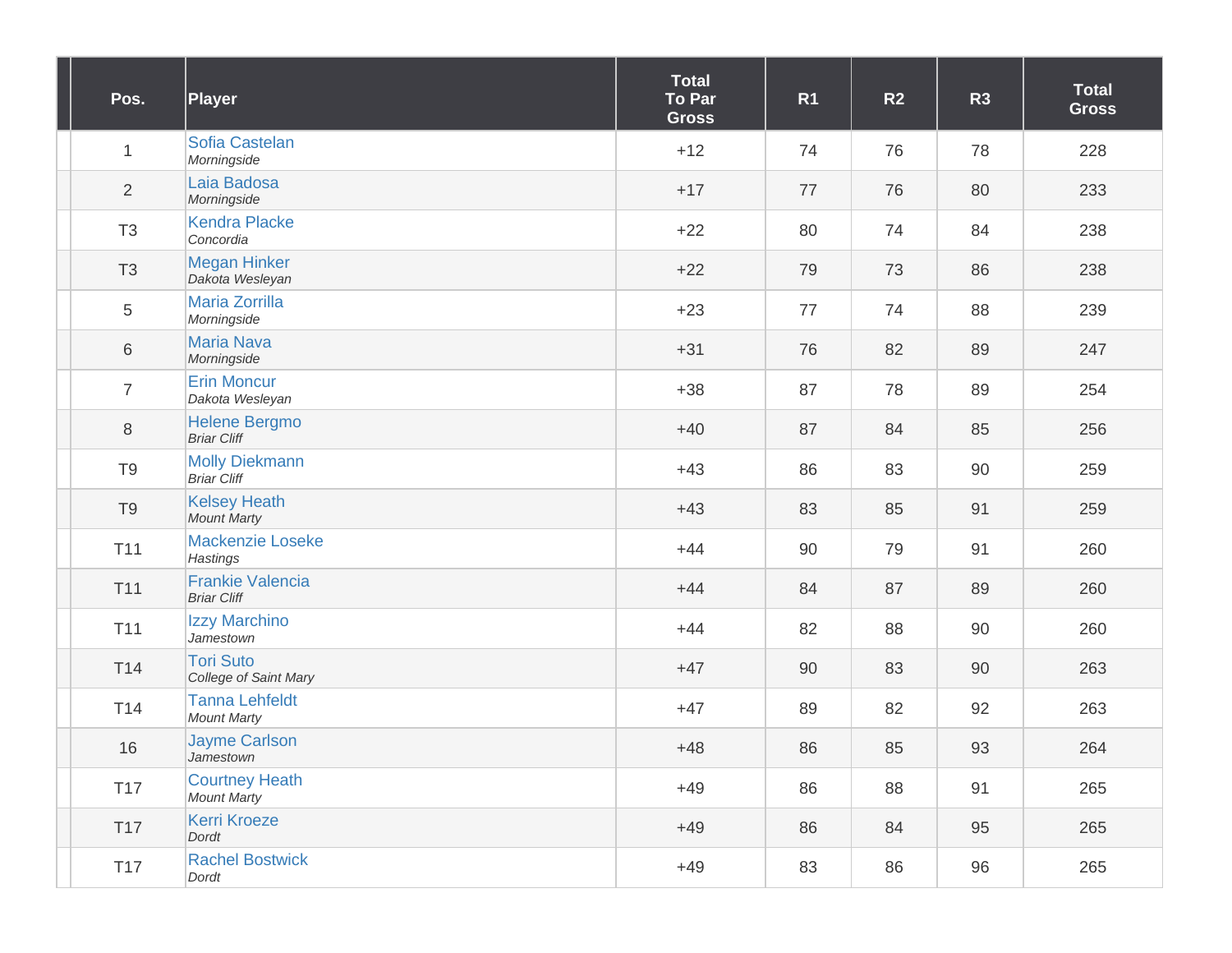| <b>T20</b>      | <b>Gabby Sinnett</b><br>College of Saint Mary    | $+50$ | 92 | 88  | 86  | 266 |
|-----------------|--------------------------------------------------|-------|----|-----|-----|-----|
| T20             | <b>Tressa Bull</b><br>Doane                      | $+50$ | 90 | 90  | 86  | 266 |
| T <sub>22</sub> | <b>Lauren Havlat</b><br>Concordia                | $+51$ | 86 | 87  | 94  | 267 |
| T <sub>22</sub> | <b>Ashley Zimmer</b><br>Dakota Wesleyan          | $+51$ | 88 | 88  | 91  | 267 |
| T24             | <b>Kyra Vogel</b><br>Jamestown                   | $+53$ | 87 | 90  | 92  | 269 |
| T24             | <b>Bailey Weg</b><br>Dordt                       | $+53$ | 89 | 90  | 90  | 269 |
| 26              | <b>Emily Hulshof</b><br>Northwestern             | $+54$ | 92 | 86  | 92  | 270 |
| 27              | <b>Caitlyn Stimpson</b><br><b>Mount Marty</b>    | $+55$ | 93 | 88  | 90  | 271 |
| T28             | Gianna Van Klaveren<br>Dordt                     | $+56$ | 90 | 84  | 98  | 272 |
| T <sub>28</sub> | <b>Grace Johanson</b><br><b>Briar Cliff</b>      | $+56$ | 90 | 87  | 95  | 272 |
| 30              | <b>Lauren Carr</b><br>Morningside                | $+57$ | 85 | 85  | 103 | 273 |
| <b>T31</b>      | Lexi Piecko<br>College of Saint Mary             | $+58$ | 90 | 91  | 93  | 274 |
| <b>T31</b>      | <b>Anna Cafferty</b><br><b>Hastings</b>          | $+58$ | 81 | 91  | 102 | 274 |
| 33              | <b>Martha Stein</b><br>Northwestern              | $+60$ | 91 | 91  | 94  | 276 |
| 34              | <b>Abbie Miller</b><br><b>Briar Cliff</b>        | $+61$ | 82 | 98  | 97  | 277 |
| 35              | <b>Taylor Van Ostrand</b><br>Northwestern        | $+62$ | 96 | 89  | 93  | 278 |
| 36              | <b>Faith Justesen</b><br>Jamestown               | $+63$ | 87 | 92  | 100 | 279 |
| <b>T37</b>      | <b>Torrance Loudner</b><br>College of Saint Mary | $+64$ | 89 | 88  | 103 | 280 |
| <b>T37</b>      | <b>Emma Sheaffer</b><br>Doane                    | $+64$ | 96 | 95  | 89  | 280 |
| 39              | Logan Eschliman<br>Concordia                     | $+67$ | 93 | 90  | 100 | 283 |
| 40              | <b>Mya Nurse</b><br>Concordia                    | $+69$ | 92 | 102 | 91  | 285 |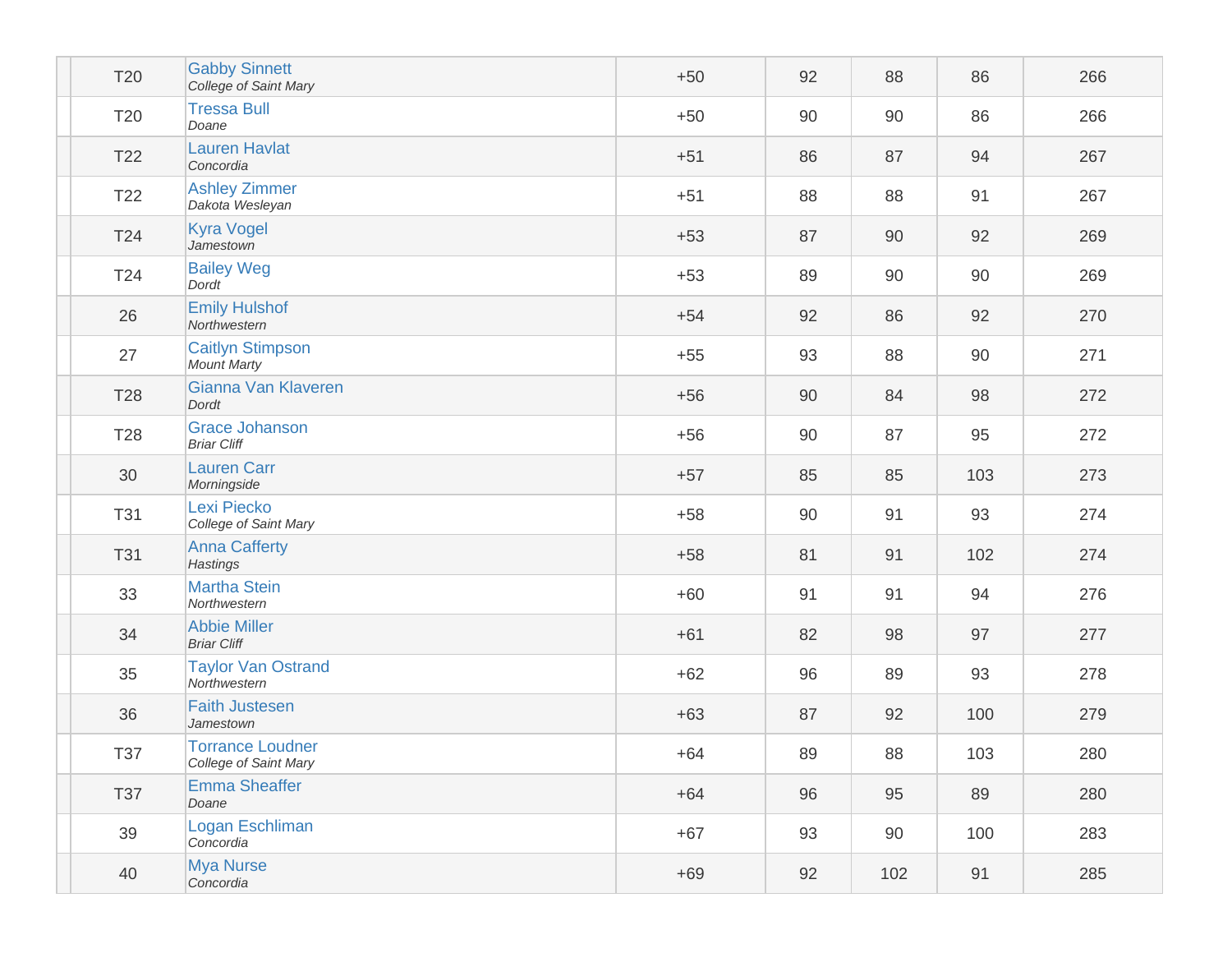| 41         | <b>Erin Baum</b><br>Midland                        | $+71$                    | 96  | 88  | 103 | 287        |
|------------|----------------------------------------------------|--------------------------|-----|-----|-----|------------|
| 42         | <b>Tatum Jensen</b><br><b>Mount Marty</b>          | $+74$                    | 90  | 101 | 99  | 290        |
| 43         | <b>Laci Davenport</b><br>Northwestern              | $+78$                    | 101 | 91  | 102 | 294        |
| 44         | <b>Emily Jensen</b><br>Concordia                   | $+79$                    | 97  | 102 | 96  | 295        |
| 45         | <b>Shelby Schroeder</b><br>Hastings                | $+82$                    | 101 | 96  | 101 | 298        |
| 46         | <b>Isabel Gittings</b><br>Hastings                 | $+88$                    | 101 | 92  | 111 | 304        |
| 47         | <b>Anna Korte</b><br>Doane                         | $+104$                   | 107 | 102 | 111 | 320        |
| 48         | <b>Olivia Engel</b><br>Midland                     | $+106$                   | 101 | 106 | 115 | 322        |
| 49         | <b>Hayden Klaus</b><br>Doane                       | $+116$                   | 111 | 109 | 112 | 332        |
| 50         | <b>Ivana Lopez</b><br>Doane                        | $+125$                   | 124 | 104 | 113 | 341        |
| <b>DNF</b> | <b>Emily Knoche</b><br>Dordt                       |                          | 90  | 82  |     | <b>DNF</b> |
| <b>DNF</b> | <b>Ronae Klein</b><br>Dakota Wesleyan              |                          | 89  | 84  |     | <b>DNF</b> |
| <b>DNF</b> | <b>Haley Malone</b><br>Jamestown                   |                          | 91  | 85  |     | <b>DNF</b> |
| <b>DNF</b> | <b>Kaitlyn Greenhoff</b><br>Dakota Wesleyan        |                          | 91  | 88  |     | <b>DNF</b> |
| <b>DNF</b> | <b>Raquel Covarrubias</b><br>College of Saint Mary |                          | 94  | 101 |     | <b>DNF</b> |
| <b>DNF</b> | <b>Emma Severson</b><br><b>Hastings</b>            |                          | 109 | 103 |     | <b>DNF</b> |
| <b>DNF</b> | <b>Claire Westerholt</b><br>Midland                |                          | 114 | 126 |     | <b>DNF</b> |
| <b>DNF</b> | <b>Charlie Hendry</b><br>Midland                   | $\overline{\phantom{a}}$ | 146 | 134 |     | <b>DNF</b> |
| <b>DNF</b> | <b>Erin Peabody</b>                                | $\blacksquare$           |     |     | 89  | <b>DNF</b> |
| <b>DNF</b> | <b>Coley Olson</b>                                 |                          |     |     | 98  | <b>DNF</b> |
| <b>DNF</b> | <b>Jordan Glanzer</b>                              | $\blacksquare$           |     |     | 99  | <b>DNF</b> |